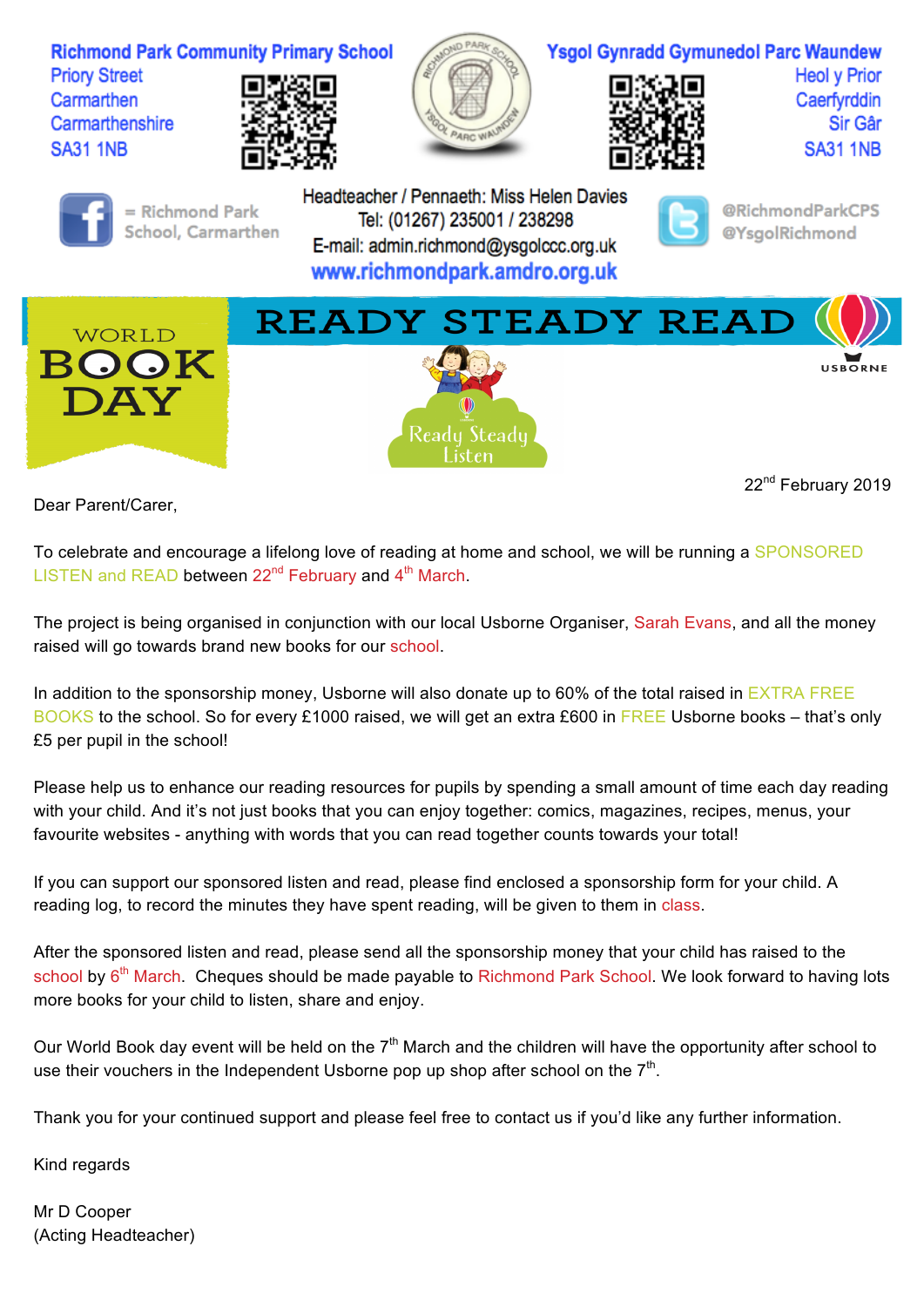**Richmond Park Community Primary School Priory Street** Carmarthen Carmarthenshire





## **Ysgol Gynradd Gymunedol Parc Waundew**

**Heol y Prior** Caerfyrddin Sir Gâr **SA31 1NB** 



**SA31 1NB** 

= Richmond Park School, Carmarthen Headteacher / Pennaeth: Miss Helen Davies Tel: (01267) 235001 / 238298 E-mail: admin.richmond@ysgolccc.org.uk www.richmondpark.amdro.org.uk



@RichmondParkCPS @YsgolRichmond

## Sponsorship Form

Pupil name: Class: \_\_\_\_\_\_\_\_\_\_\_\_\_\_\_\_\_\_\_\_

| Name | Address and contact details | Sponsorship<br>(per minute<br>or total<br>donation) | Amount<br>collected | Total |
|------|-----------------------------|-----------------------------------------------------|---------------------|-------|
|      |                             |                                                     |                     |       |
|      |                             |                                                     |                     |       |
|      |                             |                                                     |                     |       |
|      |                             |                                                     |                     |       |
|      |                             |                                                     |                     |       |
|      |                             |                                                     |                     |       |
|      |                             |                                                     |                     |       |
|      |                             |                                                     |                     |       |
|      |                             |                                                     |                     |       |
|      |                             |                                                     |                     |       |
|      |                             |                                                     |                     |       |
|      |                             |                                                     |                     |       |

| Total amount<br>___________________________________ |  |
|-----------------------------------------------------|--|
| Please return sponsorship money to the school by    |  |
| Please make cheques payable to                      |  |

For more information, contact Organiser name and details or visit us online: www.usbornebooksathome.co.uk